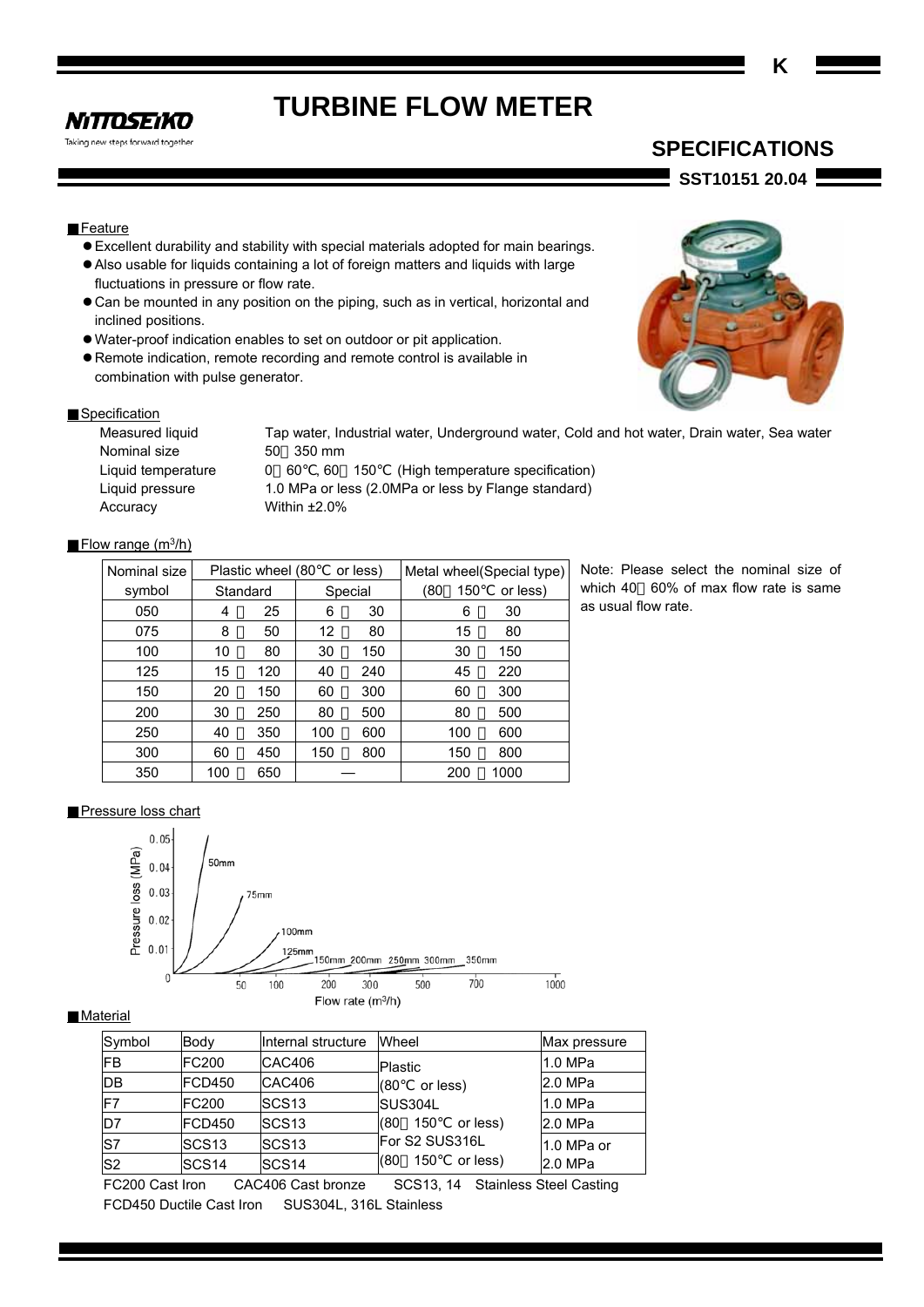# **K**

**Max Total Indication**  $(m<sup>3</sup>)$ 

# **Indication unit**

# • Direct totalizing type

|                                                                                                                                                                                                                                                                                                                                              | Nominal Size |                  | Scale Plate         |                                | <b>Total Counter</b>              |        |                                       |
|----------------------------------------------------------------------------------------------------------------------------------------------------------------------------------------------------------------------------------------------------------------------------------------------------------------------------------------------|--------------|------------------|---------------------|--------------------------------|-----------------------------------|--------|---------------------------------------|
| $\begin{picture}(180,10) \put(0,0){\line(1,0){100}} \put(10,0){\line(1,0){100}} \put(10,0){\line(1,0){100}} \put(10,0){\line(1,0){100}} \put(10,0){\line(1,0){100}} \put(10,0){\line(1,0){100}} \put(10,0){\line(1,0){100}} \put(10,0){\line(1,0){100}} \put(10,0){\line(1,0){100}} \put(10,0){\line(1,0){100}} \put(10,0){\line(1,0){100}}$ | (mm)         | Flow Meter Model | Minimum Unit<br>(L) | One Turne<br>(m <sup>3</sup> ) | Minimum Unit<br>(m <sup>3</sup> ) | Digits | Max Total Indica<br>(m <sup>3</sup> ) |
|                                                                                                                                                                                                                                                                                                                                              | 50           | -50<br>KA.       | 10                  |                                |                                   | 5      | 99,999                                |
|                                                                                                                                                                                                                                                                                                                                              | 75           | KA 75            | 10                  |                                |                                   | 5      | 99,999                                |
|                                                                                                                                                                                                                                                                                                                                              | 100          | KA 100           | 10                  |                                |                                   | 5      | 99,999                                |
|                                                                                                                                                                                                                                                                                                                                              | 125          | KA 125           | 10                  |                                |                                   | 5      | 99,999                                |
|                                                                                                                                                                                                                                                                                                                                              | 150          | KA 150           | 100                 | 10                             | 10                                | 5      | 999,990                               |
|                                                                                                                                                                                                                                                                                                                                              | 200          | KA 200           | 100                 | 10                             | 10                                | 5      | 999,990                               |
|                                                                                                                                                                                                                                                                                                                                              | 250          | KA 250           | 100                 | 10                             | 10                                | 5      | 999,990                               |
| In case of KH type, the indication unit                                                                                                                                                                                                                                                                                                      | 300          | KA 300           | 100                 | 10                             | 10                                | 5      | 999,990                               |
| is 1/10 of this list.                                                                                                                                                                                                                                                                                                                        | 350          | KA 350           | 100                 | 10                             | 10                                | 5      | 999,990                               |

● Set back counter and pointer with totalizer



Two counter are provided, one can be set back and another one indicates totalized figure consecutively.

|                      |                  |                   | Scale Plate       | <b>Total Counter</b> |                         |                      |                             |                 |                                           |  |  |
|----------------------|------------------|-------------------|-------------------|----------------------|-------------------------|----------------------|-----------------------------|-----------------|-------------------------------------------|--|--|
| Nominal Size<br>(mm) | Flow Meter Model | Minimum<br>Unit   | One Turne         |                      | Resetable total counter |                      | Continuous total counter    |                 |                                           |  |  |
|                      |                  | (m <sup>3</sup> ) | (m <sup>3</sup> ) | Digits               | Minimum<br>Unit $(m^3)$ | Max Total Indication | Digits<br>(m <sup>3</sup> ) | Minimum<br>Unit | Max Total Indication<br>(m <sup>3</sup> ) |  |  |
| 50                   | $50 - Z06$<br>KZ | 10L               | 1                 | 5                    |                         | 99.999               | 1                           | 5               | 99.999                                    |  |  |
| 75                   | KZ 75-Z06        | 10                | 1                 | 5                    |                         | 99.999               | 1                           | 5               | 99.999                                    |  |  |
| 100                  | KZ 100 - Z06     | 10                | 1                 | 5                    |                         | 99.999               | 1                           | 5               | 99.999                                    |  |  |
| 125                  | KZ 125 - Z06     | 10                | 1                 | 5                    |                         | 99.999               | 1                           | 5               | 99.999                                    |  |  |
| 150                  | KZ 150 - Z06     | 100               | 10                | 5                    | 10                      | 999,990              | 10                          | 5               | 999,990                                   |  |  |
| 200                  | KZ 200 - Z06     | 100               | 10                | 5                    | 10                      | 999,990              | 10                          | 5               | 999,990                                   |  |  |
| 250                  | KZ 250 - Z06     | 100               | 10                | 5                    | 10                      | 999.990              | 10                          | 5               | 999.990                                   |  |  |
| 300                  | KZ 300 - Z06     | 100               | 10                | 5                    | 10                      | 999,990              | 10                          | 5               | 999.990                                   |  |  |
| 350                  | KZ 350 - Z06     | 100               | 10                | 5                    | 10                      | 999.990              | 10                          | 5               | 999,990                                   |  |  |

## **Dimension**

Liquid temperature : 0 60



|    | Nominal Size |     |     | External dimmension |     |     | Frange dimmension | Weight |    |     |
|----|--------------|-----|-----|---------------------|-----|-----|-------------------|--------|----|-----|
|    | (mm)         |     | н   | h                   | W   | D   | C                 | N      | d  | kg  |
|    | 50           | 250 | 291 | 213                 | 192 | 155 | 120               | 4      | 19 | 26  |
|    | 75           | 300 | 316 | 223                 | 226 | 185 | 150               | 8      | 19 | 33  |
|    | 100          | 330 | 341 | 236                 | 236 | 210 | 175               | 8      | 19 | 43  |
|    | 125          | 350 | 385 | 260                 | 264 | 250 | 210               | 8      | 23 | 59  |
|    | 150          | 400 | 412 | 272                 | 310 | 280 | 240               | 8      | 23 | 76  |
| Ød | 200          | 480 | 465 | 300                 | 392 | 330 | 290               | 12     | 23 | 138 |
|    | 250          | 560 | 520 | 320                 | 462 | 400 | 355               | 12     | 25 | 194 |
|    | 300          | 660 | 568 | 345                 | 552 | 445 | 400               | 16     | 25 | 280 |
|    | 350          | 700 | 590 | 350                 | 552 | 490 | 445               | 16     | 25 | 303 |

The size of above is for JIS 10K flange.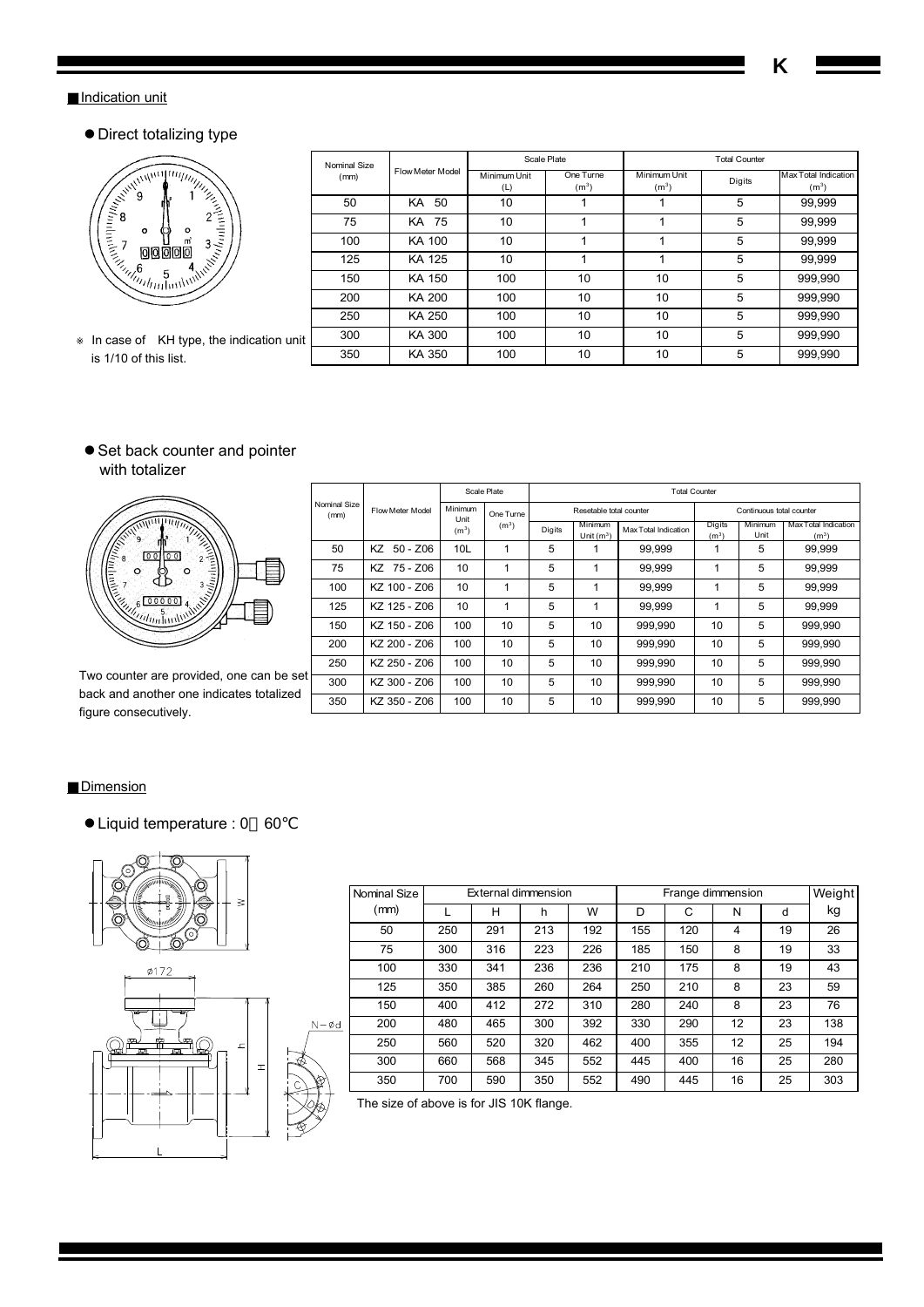**K** 

Liquid temperature : 60 150



|    | Nominal Size |     |     | External dimmension |     | Frange dimmension | Weight |    |    |     |
|----|--------------|-----|-----|---------------------|-----|-------------------|--------|----|----|-----|
|    | (mm)         |     | н   | h                   | W   | D                 | С      | N  | d  | kg  |
| in | 50           | 250 | 269 | 191                 | 192 | 155               | 120    | 4  | 19 | 26  |
|    | 75           | 300 | 294 | 201                 | 226 | 185               | 150    | 8  | 19 | 33  |
|    | 100          | 330 | 319 | 214                 | 236 | 210               | 175    | 8  | 19 | 43  |
|    | 125          | 350 | 363 | 238                 | 264 | 250               | 210    | 8  | 23 | 59  |
|    | 150          | 400 | 390 | 250                 | 310 | 280               | 240    | 8  | 23 | 76  |
|    | 200          | 480 | 443 | 278                 | 392 | 330               | 290    | 12 | 23 | 138 |
|    | 250          | 560 | 498 | 298                 | 462 | 400               | 335    | 12 | 25 | 194 |
|    | 300          | 660 | 546 | 323                 | 552 | 445               | 400    | 16 | 25 | 280 |
|    | 350          | 700 | 568 | 323                 | 552 | 490               | 445    | 16 | 25 | 303 |

The size of above is for JIS 10K flange.

In case of over 130 of liquid temperature, needs the radiating fin.

H1=H+100 h1=h+100

## Unit pulse generator

Reed switch pulse generator (Symbol : R)

| Type  | Output siɑnal                  | Max. voltage | Max.current        | Sw itch capacity | Contact resistance | Max.<br>. generated pulse |
|-------|--------------------------------|--------------|--------------------|------------------|--------------------|---------------------------|
| DRR-5 | No-voltage contact pulse       | 200VAC DC    | 1Α                 | 25W              | $0.06\Omega$       | 5P/sec                    |
|       | MR506 No-voltage contact pulse | 50VDC        | 250 <sub>m</sub> A | <b>15W</b>       | $0.1\Omega$        | 5P/sec                    |

High frequency pulse generator (Symbol : M)

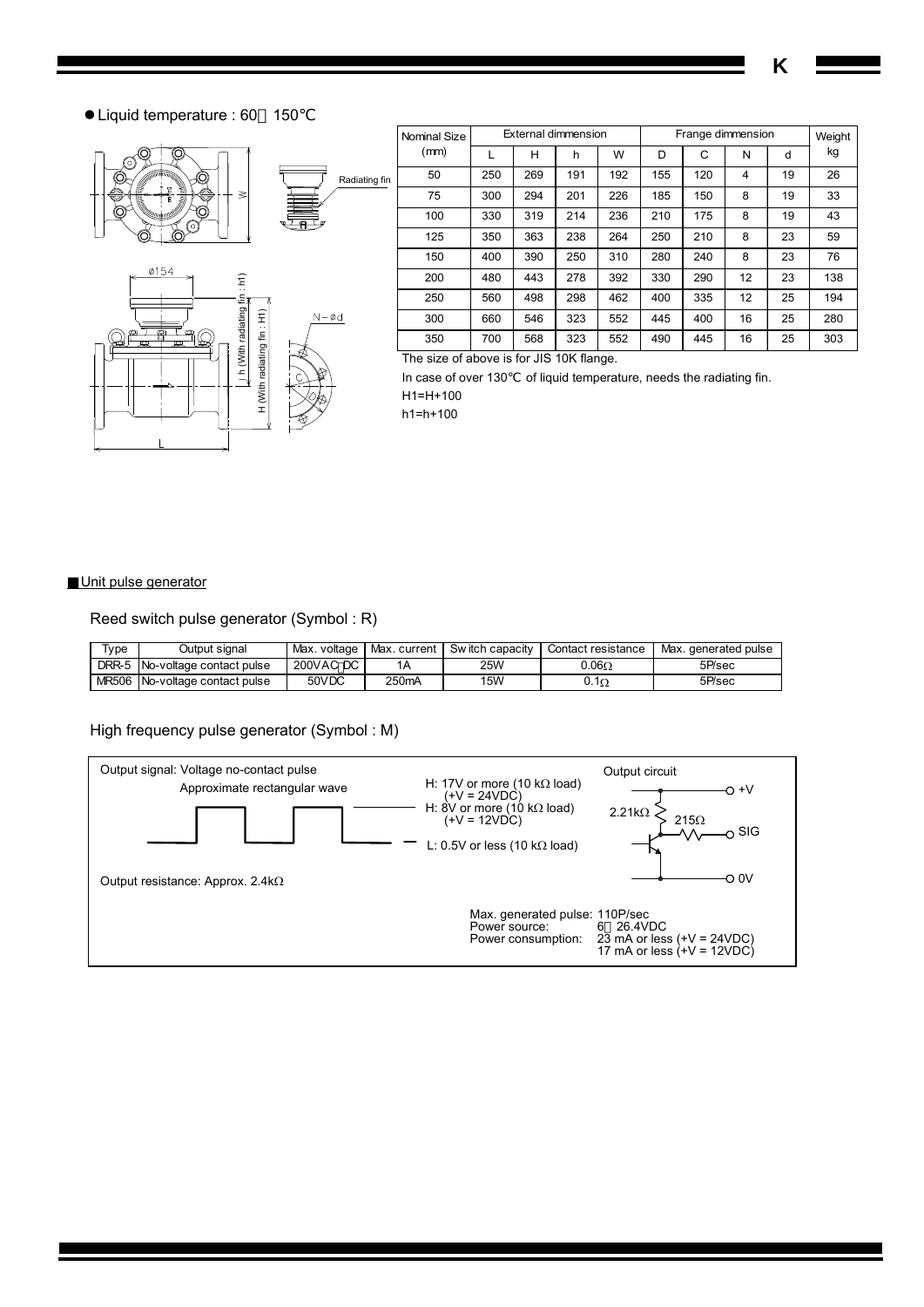

 on the specifications of the respective converter and receivers. Check with the specification sheet of the respective instruments.

# Remote measurement system

**K** 

 $\equiv$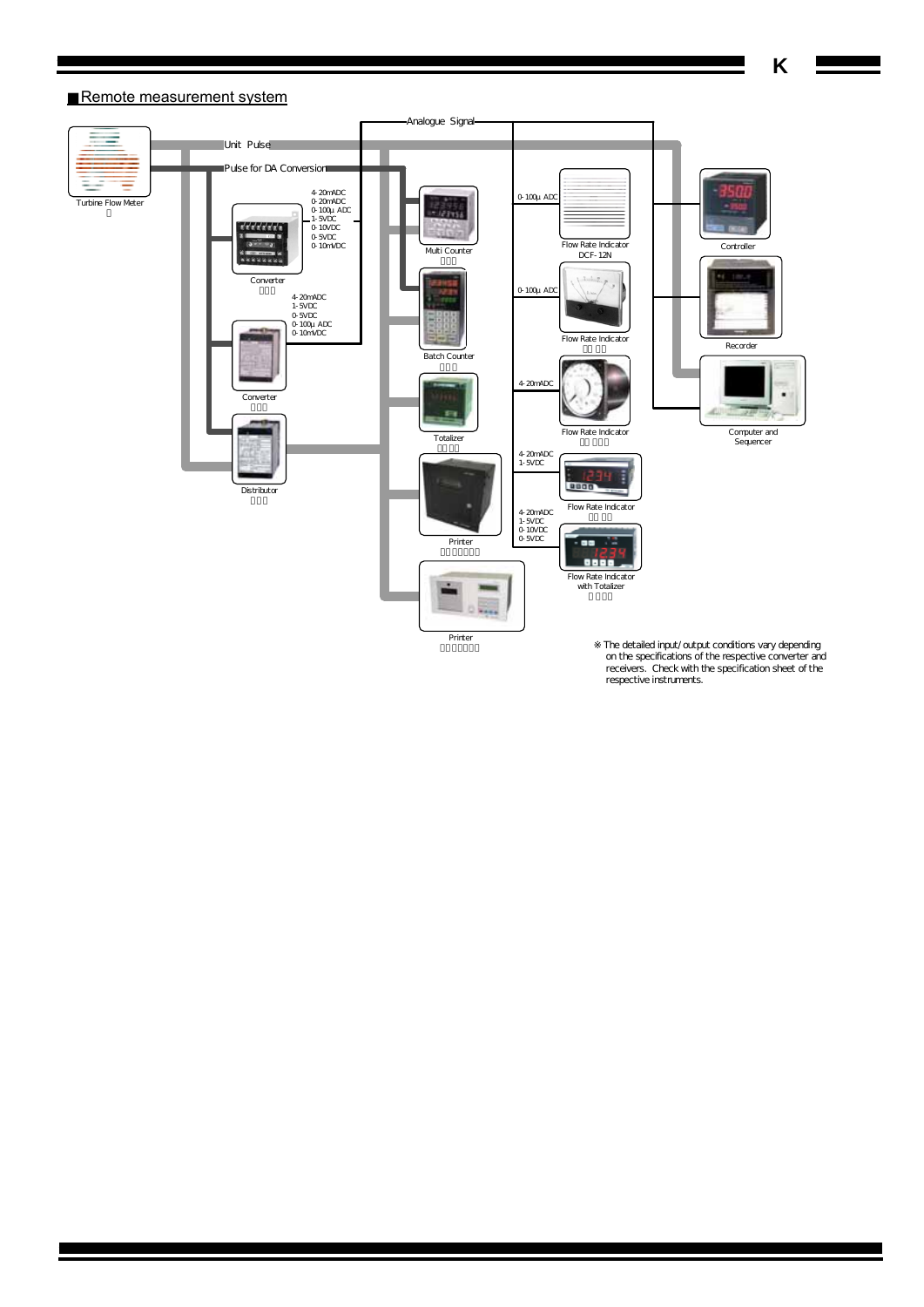**K** 

# Kind and feature of pulse generator

| <b>Nominal Size</b> | Flow Meter Symbol |                | Flow Rate at 1 Pulse Max Flow Rate |                     | <b>Nominal Size</b> | Flow Meter Symbol |                | Flow Rate at 1 Pulse Max Flow Rate |                     |  |
|---------------------|-------------------|----------------|------------------------------------|---------------------|---------------------|-------------------|----------------|------------------------------------|---------------------|--|
| (mm)                |                   |                | (L/P)                              | (m <sup>3</sup> /h) | (mm)                |                   |                | (L/P)                              | (m <sup>3</sup> /h) |  |
|                     |                   | M4             | 1                                  |                     |                     |                   | M <sub>5</sub> | 10                                 |                     |  |
| 50                  | KC 50-            | R <sub>5</sub> | 10 <sup>1</sup>                    | 25                  | 200                 | KC200-            | R <sub>6</sub> | 100                                | 250                 |  |
|                     |                   | R <sub>6</sub> | 100                                |                     |                     |                   | R <sub>7</sub> | 1000                               |                     |  |
|                     |                   | R7             | 1000                               |                     |                     |                   | R <sub>8</sub> | 10000                              |                     |  |
|                     |                   | M4             | 1                                  |                     |                     | KC250-            |                | M <sub>5</sub>                     | 10                  |  |
| 75                  | KC 75-            | R <sub>5</sub> | 10 <sup>1</sup>                    | 50                  | 250                 |                   | R <sub>6</sub> | 100                                |                     |  |
|                     |                   | R <sub>6</sub> | 100                                |                     |                     |                   | R7             | 1000                               | 350                 |  |
|                     |                   | R <sub>7</sub> | 1000                               |                     |                     |                   | R <sub>8</sub> | 10000                              |                     |  |
|                     |                   | M4             | 1                                  | 80                  |                     |                   |                | M <sub>5</sub>                     | 10                  |  |
| 100                 | KC100-            | R <sub>5</sub> | 10                                 |                     | 300                 | KC300-            | R <sub>6</sub> | 100                                | 450                 |  |
|                     |                   | R <sub>6</sub> | 100                                |                     |                     |                   | R <sub>7</sub> | 1000                               |                     |  |
|                     |                   | R <sub>7</sub> | 1000                               |                     |                     |                   | R <sub>8</sub> | 10000                              |                     |  |
|                     |                   | M4             | 1                                  |                     |                     |                   | M <sub>5</sub> | 10                                 |                     |  |
| 125                 | KC125-            | R <sub>5</sub> | 10                                 | 120                 | 350                 | KC350-            | R <sub>6</sub> | 100                                |                     |  |
|                     |                   | R <sub>6</sub> | 100                                |                     |                     |                   | R7             | 1000                               | 650                 |  |
|                     |                   | R7             | 1000                               |                     |                     |                   | R <sub>8</sub> | 10000                              |                     |  |
|                     |                   | M <sub>5</sub> | 10                                 |                     |                     |                   |                |                                    |                     |  |
| 150                 | KC150             | R <sub>6</sub> | 100                                | 150                 |                     |                   |                |                                    |                     |  |
|                     |                   | R7             | 1000                               |                     |                     |                   |                |                                    |                     |  |
|                     |                   | R <sub>8</sub> | 10000                              |                     |                     |                   |                |                                    |                     |  |

Ц Pulser type R: Reed switch Pulse Generator M: High Frequency Pulse Generator

#### Pulse generator for DA conversion

Same specification as high frequency pulse generator (type M) of unit pulse generator.

Caution of piping

Pumps, valves, bends, tapered pipe, etc should not be provide immediately before or after the meter. These items should be fitted on the outside of straight portions as following illustration.

|  | <b>D: Nominal size</b> | Inlet side | More than 5D | <b>Outlet side</b> | More than 3D |
|--|------------------------|------------|--------------|--------------------|--------------|
|--|------------------------|------------|--------------|--------------------|--------------|

● To fit valves



Do not adjust the flow rate with this valve which is fitted on the inlet side. The valve to adjust flow rate, should be fitted on the outlet side.

● To fit elbows



 $\bullet$  To fit reducers